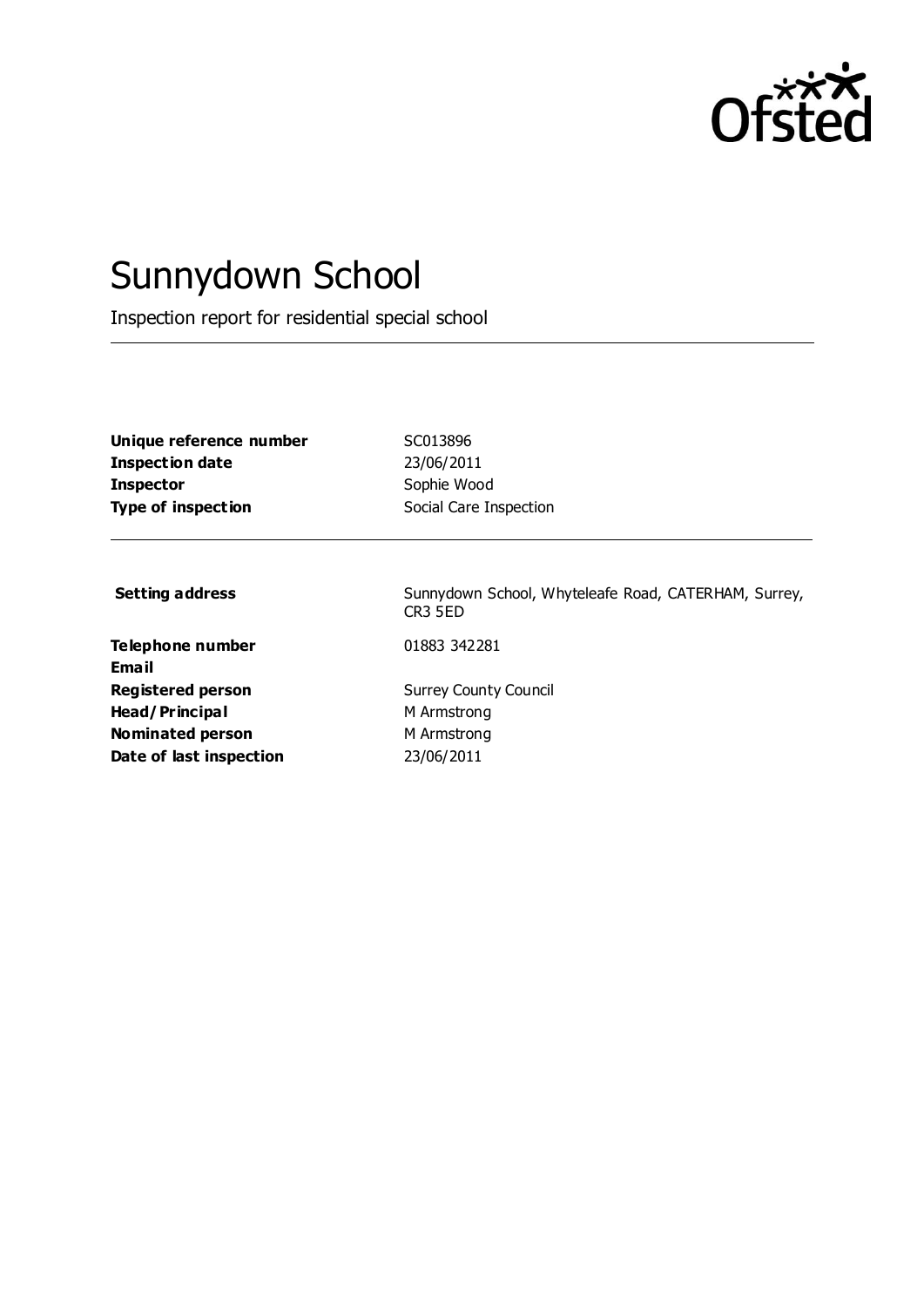© Crown copyright 2011

Website: www.ofsted.gov.uk

This document may be reproduced in whole or in part for non-commercial educational purposes, provided that the information quoted is reproduced without adaptation and the source and date of publication are stated.

You can obtain copies of The Children Act 2004, Every Child Matters and The National Minimum Standards for Children's Services from: The Stationery Office (TSO) PO Box 29, St Crispins, Duke Street, Norwich, NR3 1GN. Tel: 0870 600 5522. Online ordering: www.tso.co.uk/bookshop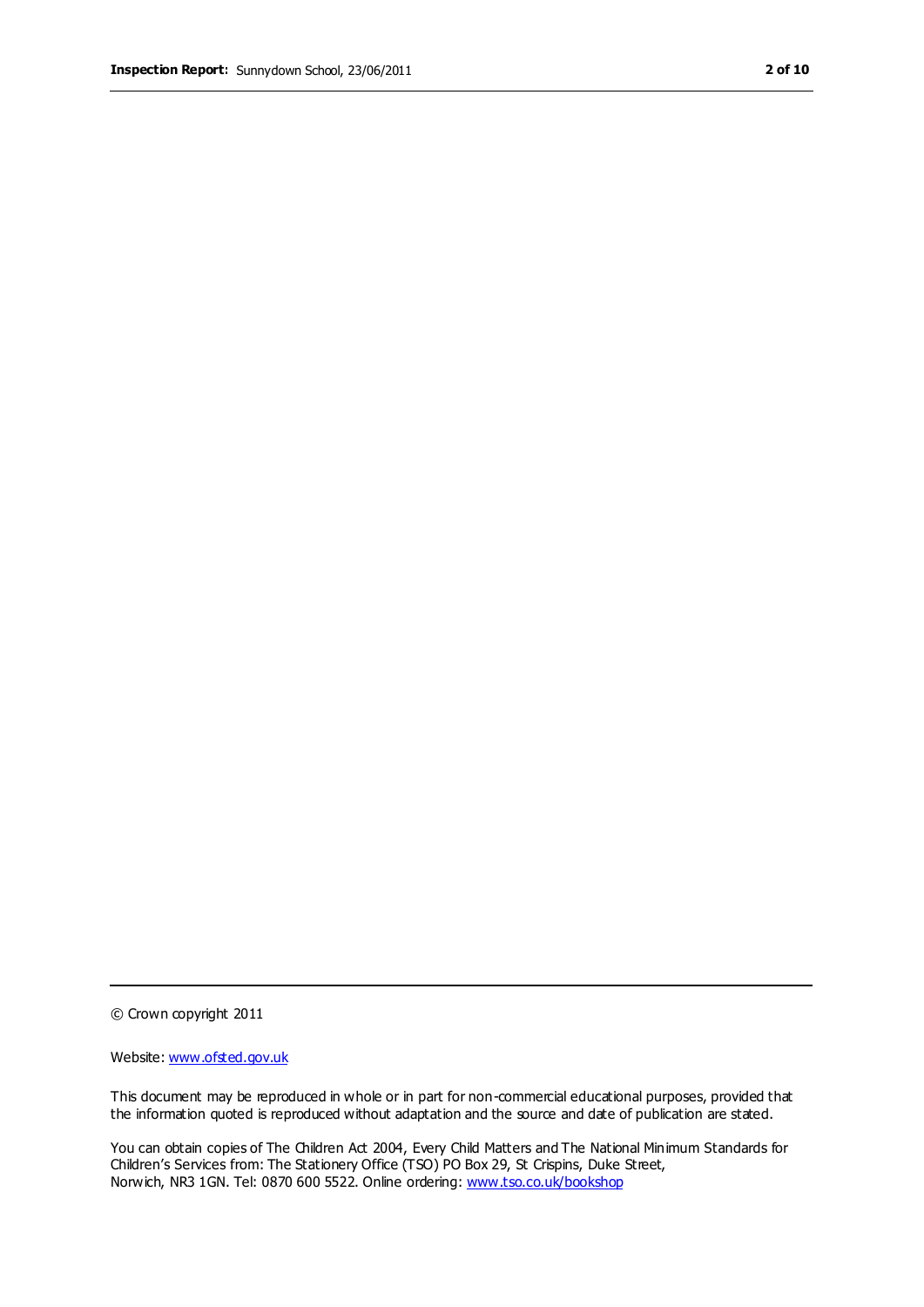# **About this inspection**

The purpose of this inspection is to assure children and young people, parents, the public, local authorities and government of the quality and standard of the service provided. The inspection was carried out under the Care Standards Act 2000.

This report details the main strengths and any areas for improvement identified during the inspection. The judgements included in the report are made in relation to the outcomes for children set out in the Children Act 2004 and the relevant National Minimum Standards for the service.

#### **The inspection judgements and what they mean**

| Outstanding:  | this aspect of the provision is of exceptionally high quality |
|---------------|---------------------------------------------------------------|
| Good:         | this aspect of the provision is strong                        |
| Satisfactory: | this aspect of the provision is sound                         |
| Inadequate:   | this aspect of the provision is not good enough               |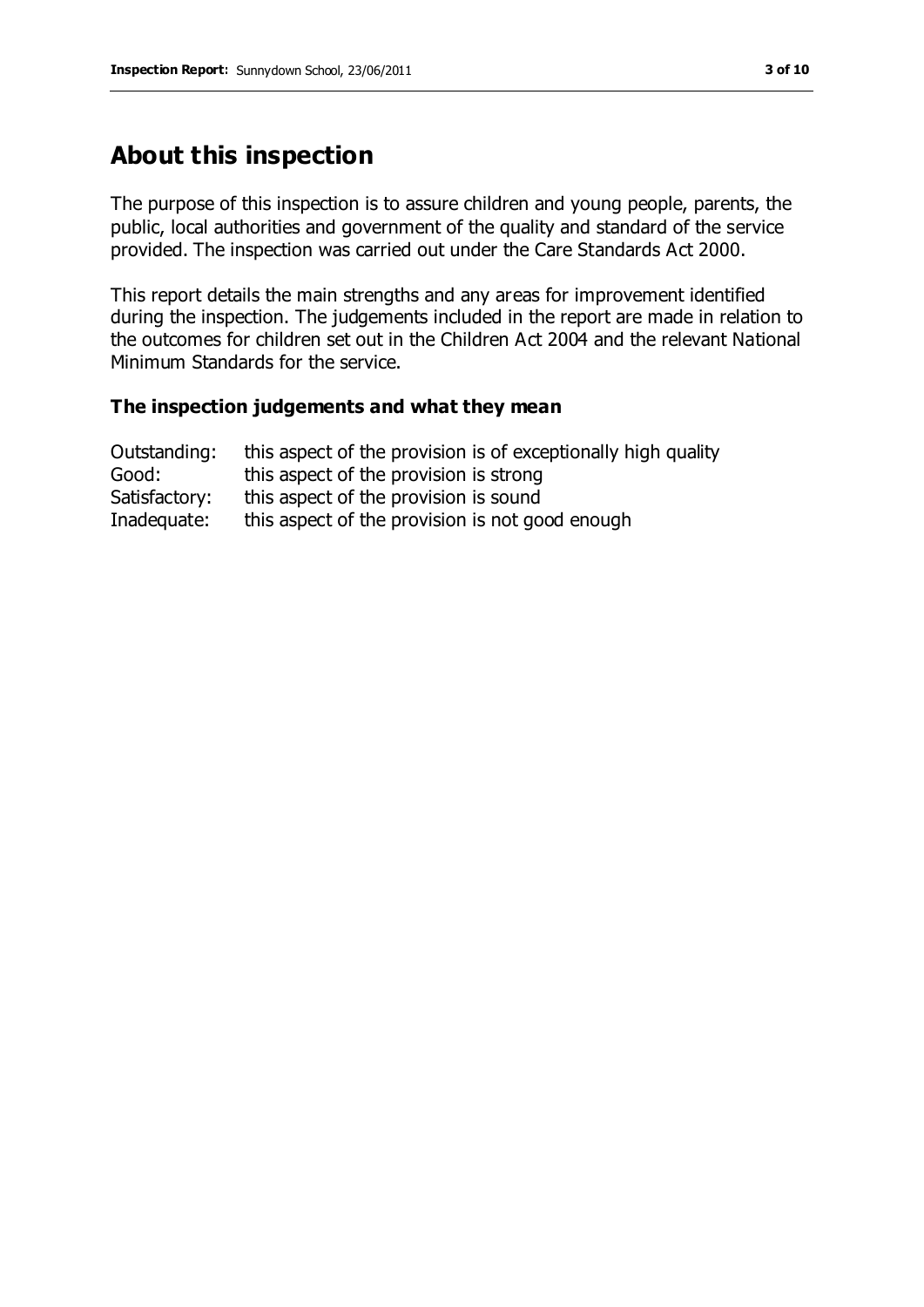## **Service information**

### **Brief description of the service**

This is a residential and day school for boys aged 11 to 16 years, who have an emotional or learning difficulty. The school is fully maintained by the Local Education Authority and currently has 70 learners, of whom 34 are weekly boarders. All pupils have a Statement of Special Educational Needs and a number have social communication disorders, such as Asperger's Syndrome. The boarding accommodation is separated into two areas; the juniors reside in the main school building and seniors occupy the first floor of a teaching block. The school is situated in a residential area, with shops, community facilities and public transport services close by. The grounds include a basket ball court, all-weather sports pitch, raised garden beds and a play area.

## **Summary**

The overall quality rating is outstanding.

This is an overview of what the inspector found during the inspection.

Boarders frequently join this school presenting as vulnerable and timid young boys. Throughout their stay, a dedicated and motivated whole school team works in close partnership with parents, the boarders and associated professional agencies to produce confident, capable young men who are hungry to move on into the next stage of their lives. The care team works extremely hard to view each boarder positively as a unique individual, and builds upon their self esteem from day one. An excellent balance is struck in terms of providing a nurturing and safe environment which also encourages self exploration, and learning through appropriate risk taking. Boarders learn through making mistakes and receiving the support they need. Parental comments include, 'without this school, my son wouldn't be the person he is today', and, 'this school has been the making of my son'. Success stories include leavers realising their ambitions by securing further education placements, joining the general work force and setting up their own businesses. Leavers often return to the school to deliver talks and lectures to current pupils. Such factors are inspirational.

No recommendations have been made following this inspection visit.

#### **Improvements since the last inspection**

No recommendations were made at the previous inspection visit on 18/01/2010. The school has continued however, to instigate its own improvements in terms of increased boarder consultation, additional safeguarding mechanisms and widespread improvements with regards to the physical premises.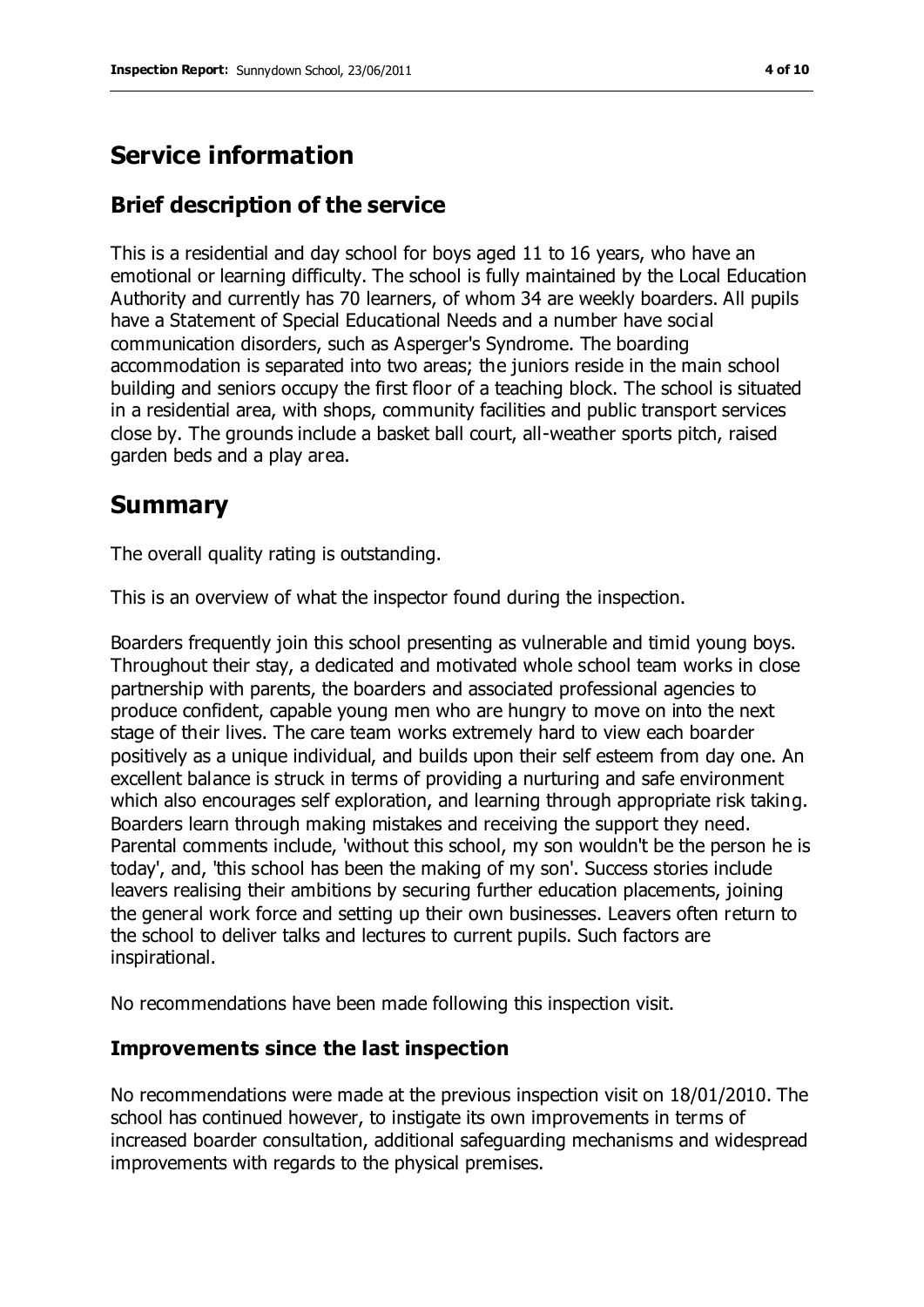#### **Helping children to be healthy**

The provision is outstanding.

Boarders thrive in an environment which promotes and protects their physical, emotional and medical well being. Explicitly clear policy and procedural guidance is stringently implemented in practice by the care team. Parents and carers understand that they retain the overall responsibility for their sons' medical, dental and optical care. Such appointments and ongoing treatments are usually conducted when the boarders are at home; however the school remains acutely aware of such interventions and vigorously supports these.

Care staff receive the training they need to ensure the boarders are well supported; their first aid and medication training is up to date. The medical room is secure and appropriately equipped. Boarders commend the staff for making them feel better when they are unwell. They say, 'you are always looked after', and, 'the staff really care about us'.

Medical records are appropriately completed and monitoring systems are robust. Safe, competent practice ensures the boarders' medicines are safely stored and administered. Staff take this role very seriously and are quick to advise parents and carers of any health concerns.

Medical conditions and needs are carefully researched through excellent liaison with parents. Staff across the school are sensitively advised of allergies and special health needs in order that boarders are protected. They are kept safe and confidentiality is assured. The medical room is staffed throughout the school day and boarders know exactly where to report, and to whom, in the event of feeling unwell.

In surveys, boarders commend the school's meal provision. Comments include, 'the food is great', 'I love the food here' and 'there are so many choices'. Menus are varied and the school goes to great lengths to measure the nutritional content of meals. There is excellent liaison with the boarders to ensure they have a real say in the choices offered. The catering team, led by an experienced chef, are passionate about providing food of the highest quality. The team effectively uses its budget to purchase good quality produce from local grocers and butchers. Boarders say they can always have additional helpings; they are never hungry. Meal times are sociable and relaxed occasions in a quiet, well equipped dining room. Boarding and day pupils sit together and they all assist with serving and tidying away.

Cookery is a very strong and popular pastime throughout the school. Boarders routinely practice their skills within the boarding provision and the main school kitchen. They have frequent opportunities to cook for themselves and each other. Within the last year, a new purpose built catering facility means that every pupil now receives such lessons on a weekly basis; and after the school day Other schools have been invited to visit to take part in friendly cookery competitions. Parents are also invited to come for themed lunches. These celebrate different cultural foods and are also used to raise money for various charities. Thus, pupils are encouraged to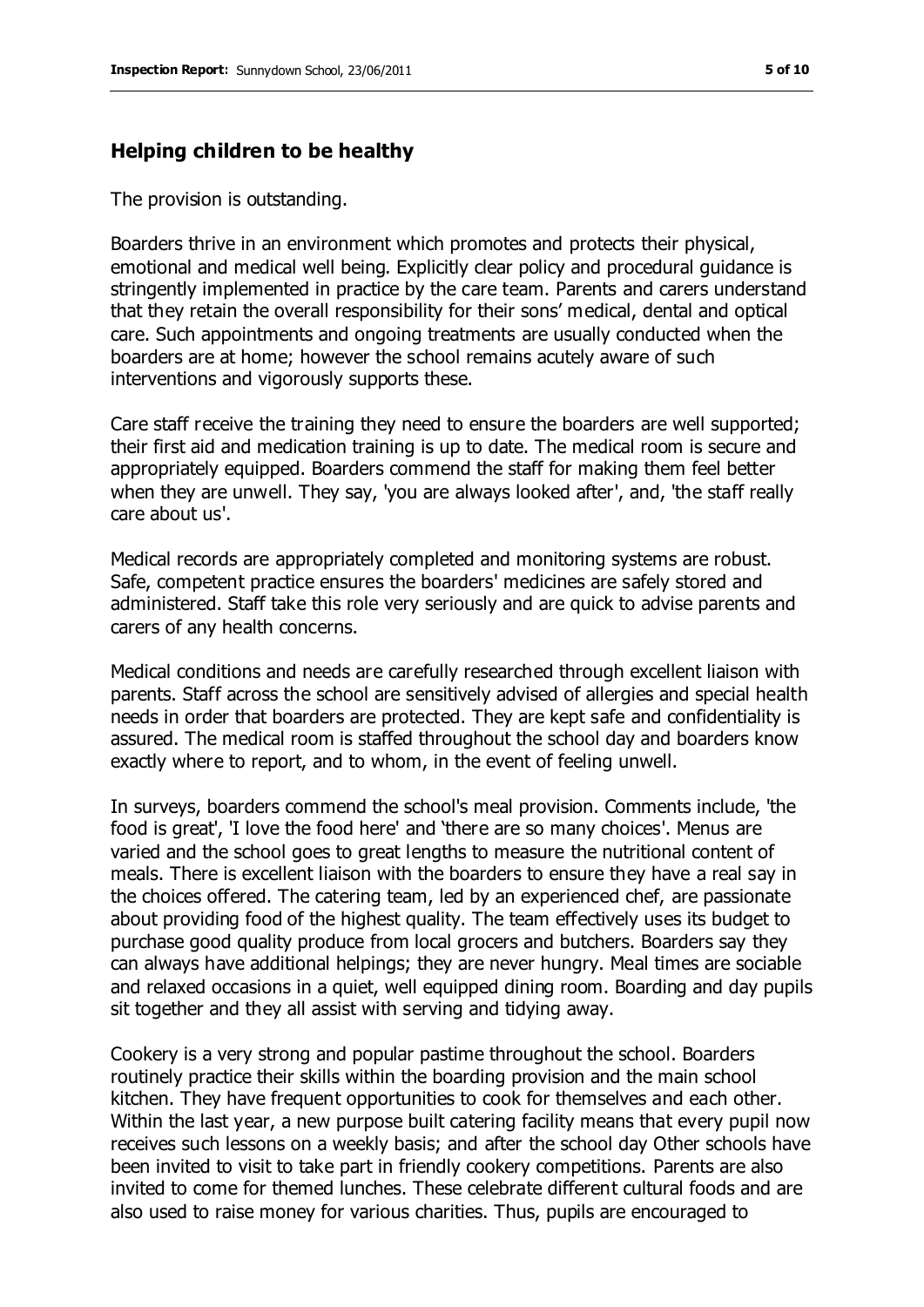develop a social and moral conscience whilst practising their practical life skills.

Boarders demonstrate a superb understanding of the importance of leading a healthy lifestyle. This is delivered through formal teaching, the boarding life skills programme and excellent staff role modelling. Structured activities during and after the school day include numerous physical activities, such as football, basketball and fully utilising the additional sports equipment held at the school. Boarders speak very knowledgably about the importance of making informed lifestyle choices. They fully understand the risks associated with smoking, alcohol use and drugs and make comments including, 'I will never smoke' and 'I've got friends outside school who make silly choices, not me'. Incidents of boarders engaging in such activities at school are very rare.

#### **Protecting children from harm or neglect and helping them stay safe**

The provision is outstanding.

Boarders are assured that confidential information about them is only shared with those who need to know. Staff members follow very clear policy guidance in practice and boarders appreciate this.

The school enjoys very positive and pro-active relationships with boarders, parents and carers, and the local community. All stakeholders are actively encouraged to raise their concerns and anxieties at the earliest possible opportunity. Boarders say, 'you just tell the staff if anything is bothering you' and, 'we are asked every day if something is worrying us'. Notice boards throughout the school advise boarders of the school's complaints' process, and boarders demonstrate a clear understanding about this. The details of the independent visitor, the local authority and Ofsted are widely advertised. A separate formal complaints register is held. This is robustly monitored; however no such formal complaints have been made since 2009. Parents say, 'I just speak to any staff member' and 'they respond immediately'.

Boarders are effectively protected from possible sources of harm and abuse. Child protection arrangements are explicitly clear. Staff at every level receive ongoing training and guidance commensurate with their own roles and responsibilities. Procedures are regularly reviewed and the school is taking pro-active measures to ensure the designated child protection officer hands over this role to the head of boarding well in advance of his planned retirement. The local authority receives referrals and consultations from the school in an appropriate and timely manner. The school is open and transparent with such external agencies, in the very best interests of protecting the boarders.

Boarders are unanimous in their view that instances of bullying are extremely rare. One comment relates to an historic incident which was, immediately sorted out'. The school remains conscious that instances could occur and to this end, staff training and procedural guidance is routinely updated. The quality of relationships between the boarders across all age ranges is exemplary. Younger boarders look to their older peers for appropriate advice and guidance. Boarders across all ages choose to spend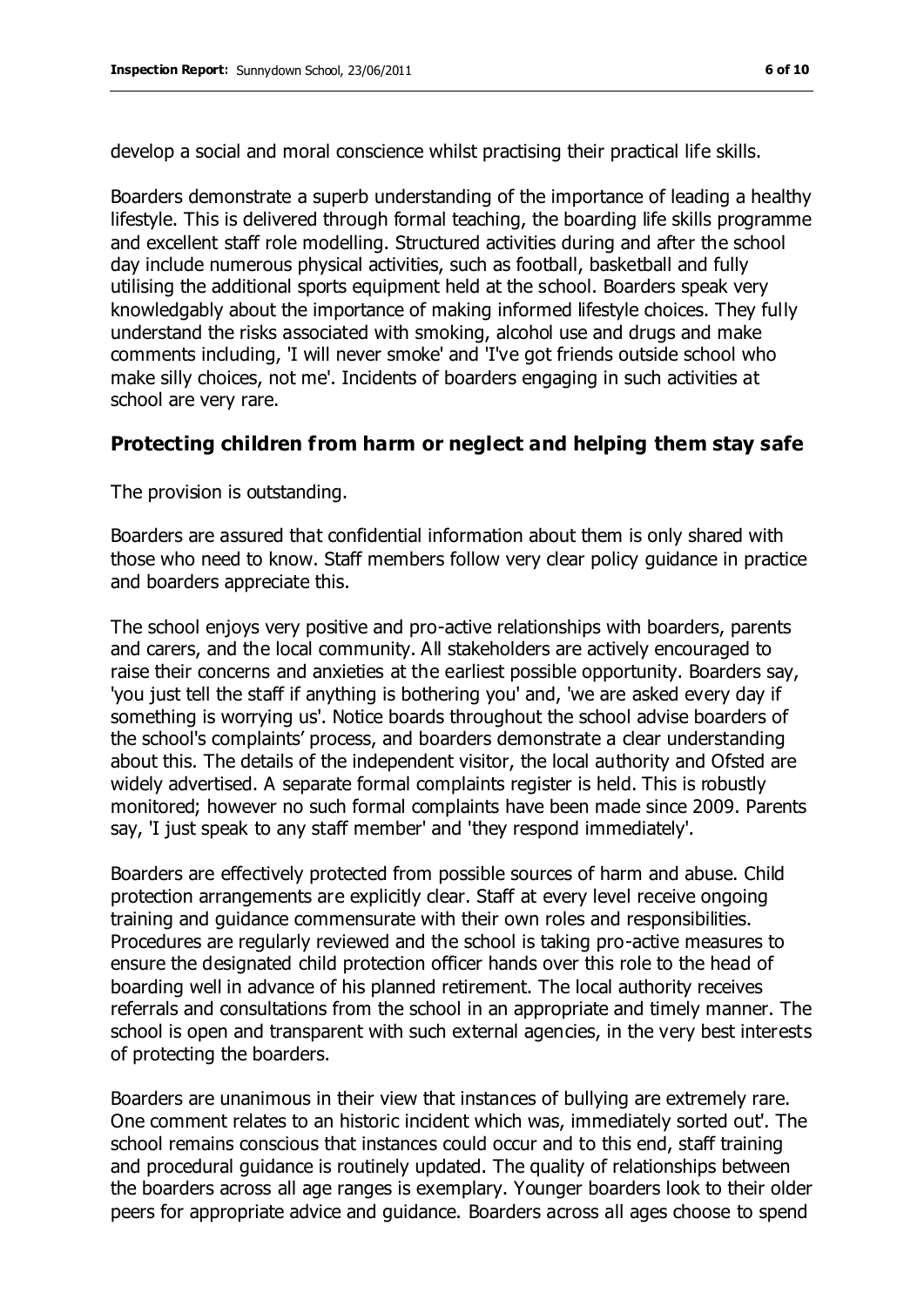their free time together; they enjoy each others' company. Every boarder is uniquely valued and this creates an atmosphere within which the topic of bullying is an alien concept.

The school enjoys excellent attendance figures. Boarders frequently say that they would like to board more often than they actually do, 'because it's such good fun' and 'it's really safe here'. Others say, 'I like to go home but I also like being here'. A clear missing person's procedure is understood by the staff team; however there has been no cause to use it.

The general behaviour and conduct of the boarders is commended; they are a credit to themselves and the school. Staff are excellent role models; they treat each other and the boarders with unconditional positive regard and respect. This creates a culture whereby positive conduct and personal achievements are celebrated and encouraged at every possible opportunity. Boarders feel good about themselves and consequently they behave well. Appropriate written behaviour management guidance is supported through the provision of external training, which includes the use of physical restraint, should this be needed. No such intervention has been necessary for over five years; and the implementation of approved sanctions such as early bed times and the loss of privileges, are equally rare.

Boarders enjoy living in a safe and secure physical environment. The accommodation is private and secure from public access. Generic premises risk assessments are robust and the governing body scrutinises all aspects of health and safety. Routine health and safety checks, including electrical appliance testing are diligently completed by the premises manager and bursar. Patterns and trends relating to accidents are monitored and major works are only completed by reputable contractors who have been subject to appropriate checks. Boarders are fully conversant with fire safety guidance. Evacuations are routinely practised and fire fighting equipment and systems are regularly maintained and serviced.

The recruitment practice of the school is solid and robust. Boarders are assured of protection. Staff retention is excellent; hence new starters are rare. However, the few recent appointments which have been made have been subject to rigorous vetting processes. The school renews Criminal Records Bureau checks on all of its staff on a three yearly basis. This practice goes beyond the local authority guidance but the school believes it to be in the best interests of protecting the boarders.

#### **Helping children achieve well and enjoy what they do**

The provision is outstanding.

Boarders receive precisely the help and support they need to complete their homework and additional school assignments. Dedicated time is set aside each evening in a quiet and conducive environment, and the care team and teachers are available to provide individual support to the boarders. Care plans clearly feature individual education targets; hence key workers are fully aware of the specific needs of the boarders they are responsible for. Staff across both disciplines effectively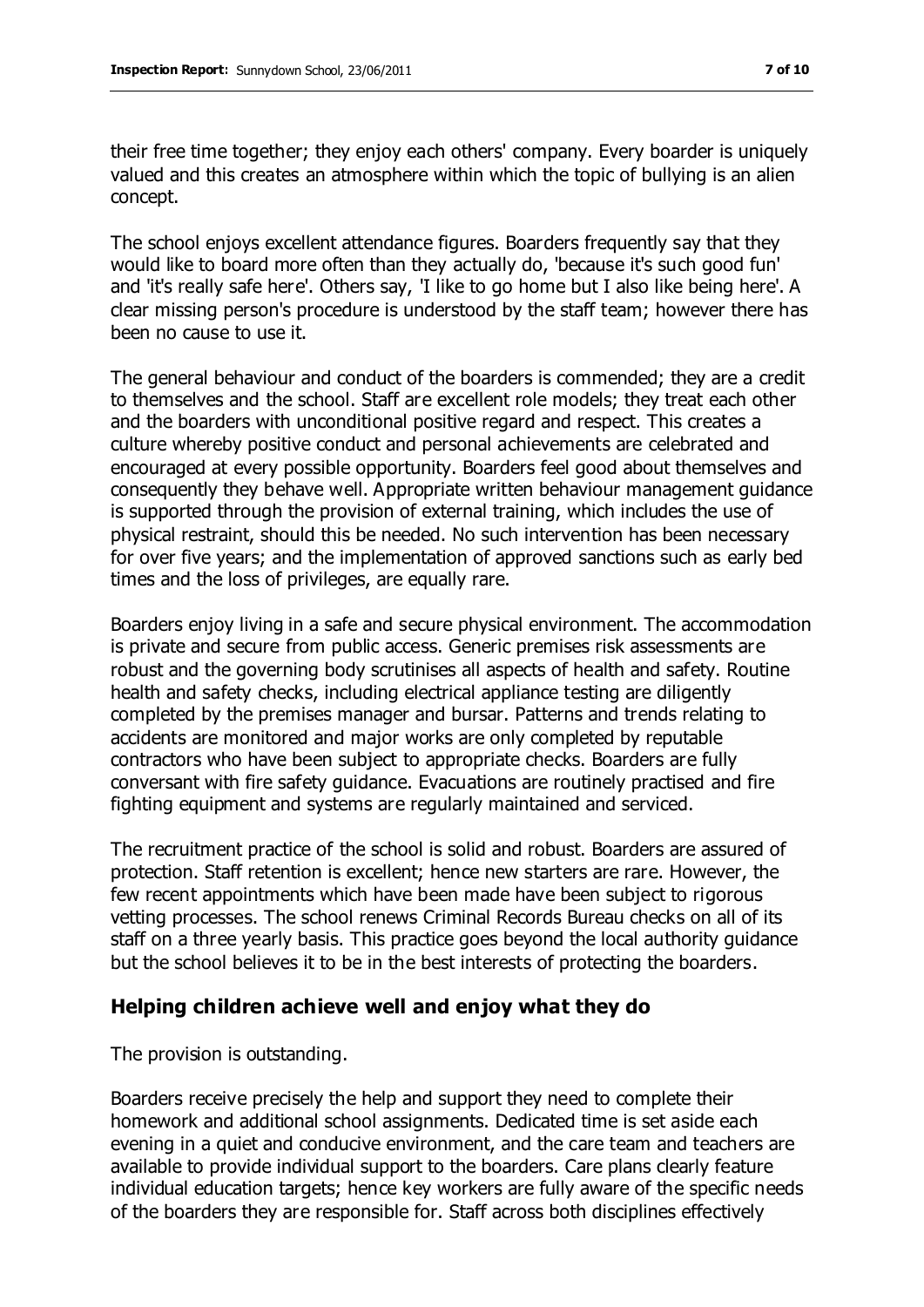communicate using formal and informal mechanisms. Pertinent information is seamlessly shared, resulting in excellent outcomes for the boarders. In line with good parenting, the care team ensures that boarders end their day suitably relaxed, naturally tired and in positive spirits, ready to start the following school day.

Boarders thoroughly enjoy the wide range of activities which are made available during the school day and evening. Boarders say they are routinely consulted with regards to new ideas about activities and this keeps them fresh and interesting. An excellent balance is struck between on and off-site activities; hence local and wider community resources are very well utilised. A good number of boarders report very positively about the Duke of Edinburgh Award. Older boarders are encouraged to think for themselves and to develop and maintain their own personal interests. During the early evening boarders enjoy freedom of movement throughout the school and fully utilise all of its facilities, including sports equipment, the playground, common rooms and kitchens. Discrete staff supervision ensures appropriate protection and safety.

Excellent support mechanisms ensure that boarders can go to a number of trusted adults for the help they need. Key worker relationships are very positive; and boarders say they can approach any member of staff with a problem or difficulty. Teachers are routinely available outside of the school day and the independent advocate is well known by the boarders. Care plans distinctly feature the very personal and individual needs of each boarder.

## **Helping children make a positive contribution**

The provision is outstanding.

Boarders are actively encouraged to take advantage of the various consultation systems in place. Two way communication is very strong. Boarders really value their school council, which is represented across all year groups. Responses to sensible requests are swift; boarders have a real influence upon decisions. They say, 'you can make suggestions in lots of ways, you can write them down or just tell a member of staff'. Boarders believe they are effectively listened to and their confidence in communicating with adults excels as a direct result.

Boarders join the school in a planned and structured manner. Thorough assessment processes ensure placements are offered only if the school is able to meet the needs of the individual. Prospective boarders receive clear information and are warmly welcomed by more established peers. If necessary, a phased introduction into the boarding provision is agreed in order minimise anxiety.

Boarders approaching school leaving age attend a transition review which explores the help, guidance and support they might need. Although nervous about their next steps, older boarders present as ready and excited and many return to the school years later to give talks and advice to current pupils. The whole school actively celebrates the achievements of its leavers, and their successes inspire the younger ones.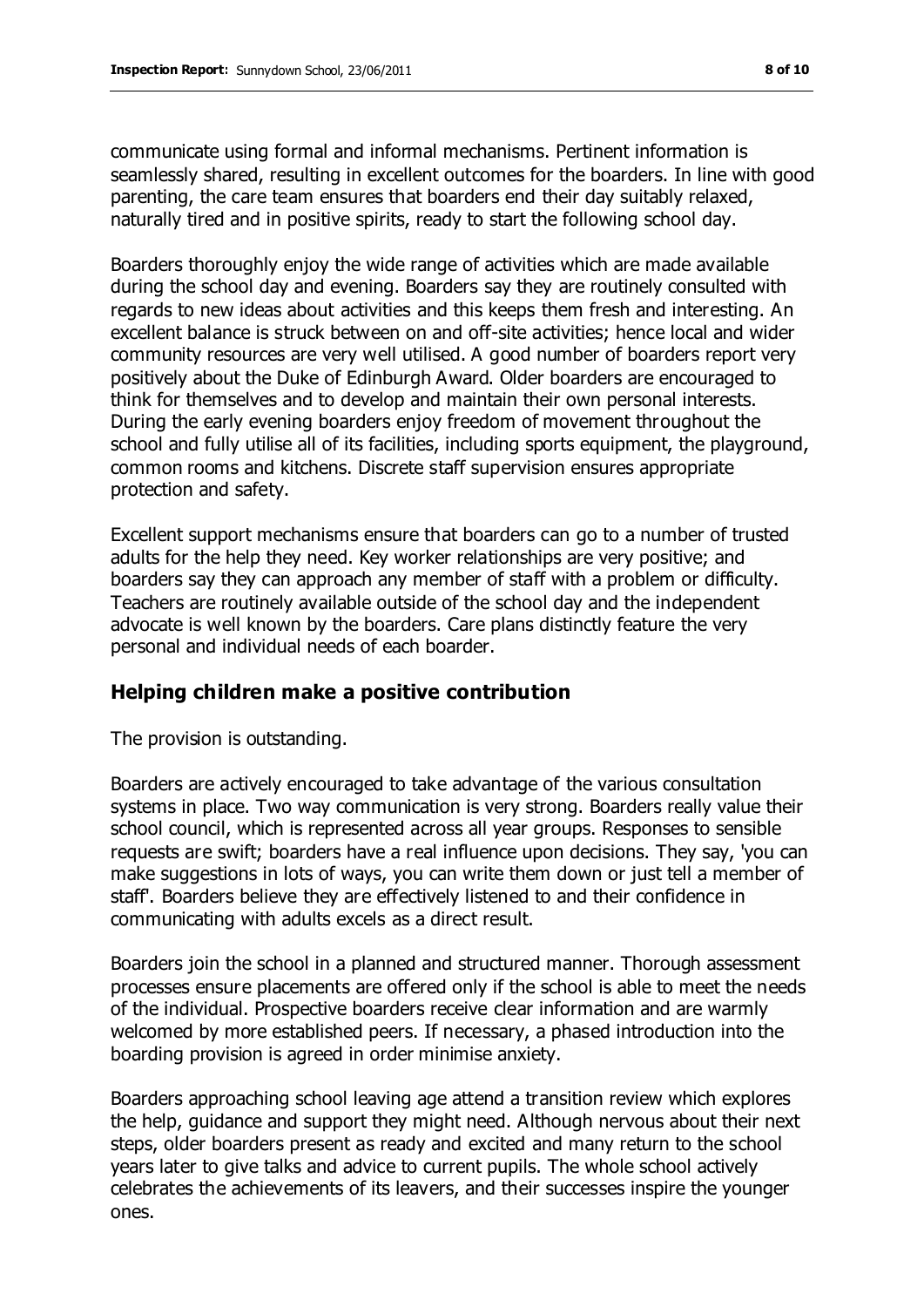Boarders enthusiastically contribute to their personal care plans and review these with their key workers often. Such plans include personal likes and dislikes, aspirations, targets and the things they need help with. Progress is clearly tracked on a frequent basis, as well as through the formal annual review process. Boarders are assured of receiving the support they need to make continued, steady progress.

Boarders can easily contact their parents and carers while staying at school. The majority of boarders have their own mobile phones and good access to email contact. In addition, the school has two mobile phones available for the boarders, which they can use to make calls in private. Parents commend the care team for the regular contact that they maintain as key workers. They say, 'I'm always kept updated', 'I know exactly what is going on for my son' and 'my son is usually too busy enjoying himself, so I rely on the staff to keep me updated, which they do'.

#### **Achieving economic wellbeing**

The provision is outstanding.

Boarders run to the boarding provision at the end of the school day, ready and excited to commence their activities. They change into casual clothing and are encouraged to tidy away their school clothes appropriately. They are expected to bring personal items they need while at school. Responsibility is encouraged. The care team keeps and distributes necessary supplies and older boarders have good independent access to the local shops.

Boarders begin the school's unique Skills for Life programme in Year 7. Throughout their time at school, they benefit from a wide range of activities aimed at developing independence skills in a range of domestic activities, budgeting and practical life skills, such as car maintenance and completing application forms. This aspect is innovative, fresh and exciting. Boarders are given real and appropriate opportunities to learn new skills, make mistakes and begin to think for themselves. The school is passionate about its enabling culture.

Boarders fully appreciate the excellent standard of accommodation provided by the school. Junior and senior boarders are separately housed. Both houses are immaculately cleaned and very well maintained. Bedrooms are spacious, brightly decorated to personal taste, and secure from any form of public intrusion. Bathrooms ensure excellent privacy and boarders know exactly which staff are on duty at night. Junior boarders like to bring in their own personal items, such as bedding and treasured possessions. Seniors are very proud of having personally decorated their rooms, and this includes making their own curtains and soft furnishings. They leave school very well equipped with a strong work ethic and the ability to live within their economic means.